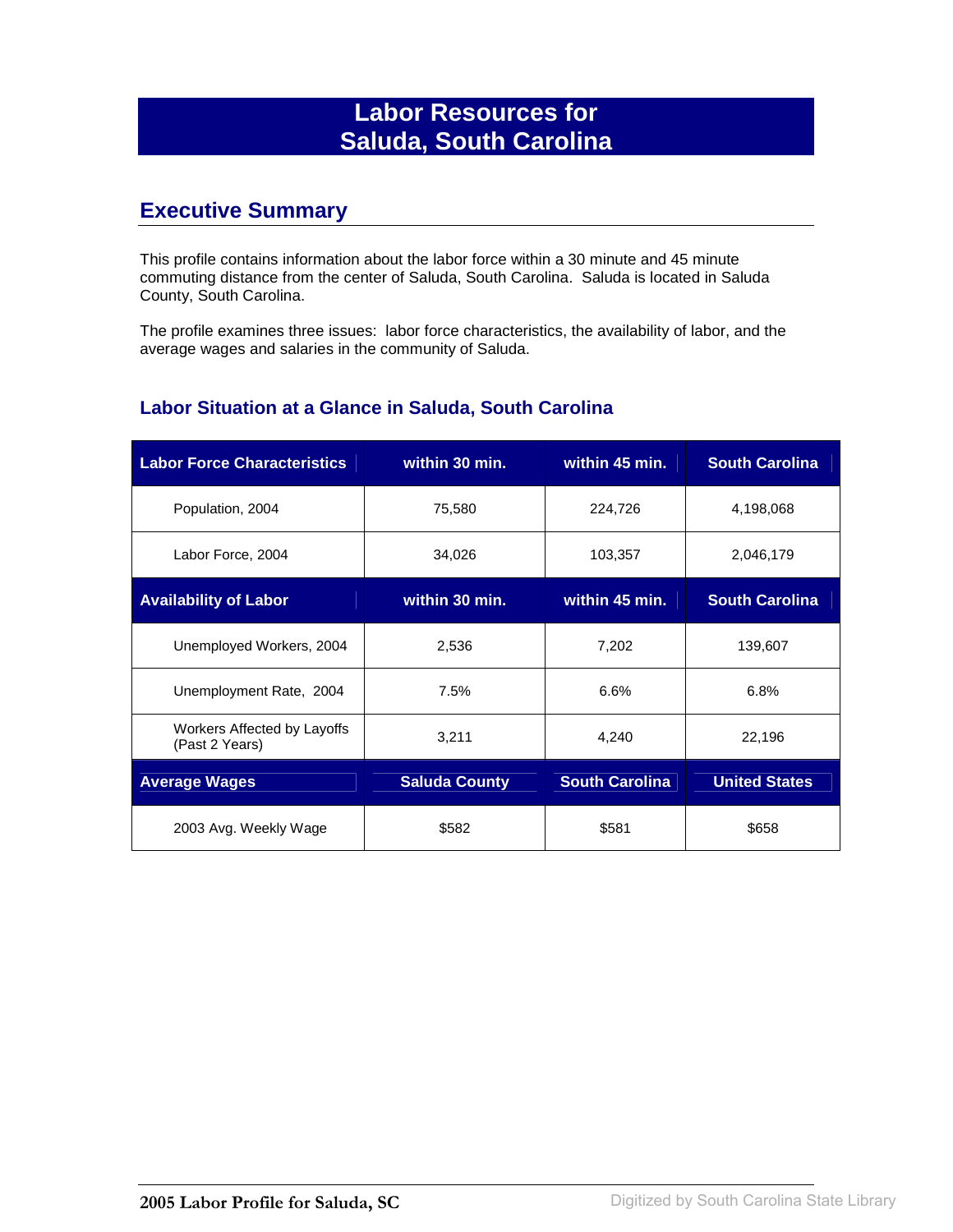# **Labor Force Characteristics for Saluda, South Carolina**

The composition and size of a community's labor force is linked very closely with demographic and economic conditions and trends in the region. The following labor force profile provides basic information on the population base and labor force characteristics so that the reader can better assess labor force conditions in the community.

| <b>Labor Force</b>             |                              |                                                |                                 |
|--------------------------------|------------------------------|------------------------------------------------|---------------------------------|
|                                | 30 min.<br><b>Drive time</b> | 45 min.<br><b>Drive time</b>                   | <b>South</b><br><b>Carolina</b> |
| Labor Force<br>2004            | 34,026                       | 103,357                                        | 2,046,179                       |
| Change since<br>2000           | $-2,268$                     | $-5,518$                                       | 49,079                          |
|                                |                              | <b>Population</b>                              |                                 |
| Population 2004                | 75,580                       | 224,726                                        | 4,198,068                       |
| Change since<br>2000           | 12,779                       | 19,546                                         | 186,056                         |
| Projected<br>2010              | 347,505                      | 527,461                                        | 4,446,704                       |
|                                |                              | <b>Gender Distribution</b>                     |                                 |
| Male                           | 36,847                       | 109,166                                        | 2,040,261                       |
| Female                         | 38,733                       | 115,561                                        | 2,132,454                       |
|                                |                              | <b>Age Distribution</b>                        |                                 |
| Ages 20-34                     | 15,436                       | 45,196                                         | 875,330                         |
| Ages 35-49                     | 15,880                       | 46,528                                         | 925,330                         |
| Ages 50-64                     | 13,654                       | 40,608                                         | 739,980                         |
| 20-54<br>*Prime Working<br>Age | 36,458                       | 107,121                                        | 2,084,880                       |
|                                |                              | <b>Highest Level of Educational Attainment</b> |                                 |
| <b>High School</b>             | 23,294                       | 69,557                                         | 778,054                         |
| Some College                   | 13,891                       | 41,763                                         | 500,194                         |
| Associate<br>Degree            | 5,405                        | 16,272                                         | 173,428                         |
|                                |                              |                                                |                                 |
| <b>Bachelors</b><br>Degree     | 9,914                        | 30,548                                         | 351,526                         |

\*Prime working age group: People between the ages of 18-54 are often referred to as the prime working age group. In staffing a new facility, prudent managers often prefer to staff its production work force with workers whose ages form a normal distribution curve. This provides for stability, flexibility and continuity of knowledge.

Source: 2004 Estimates Based on 2000 U.S. Census of Population and Woods and Poole, 2003 Edition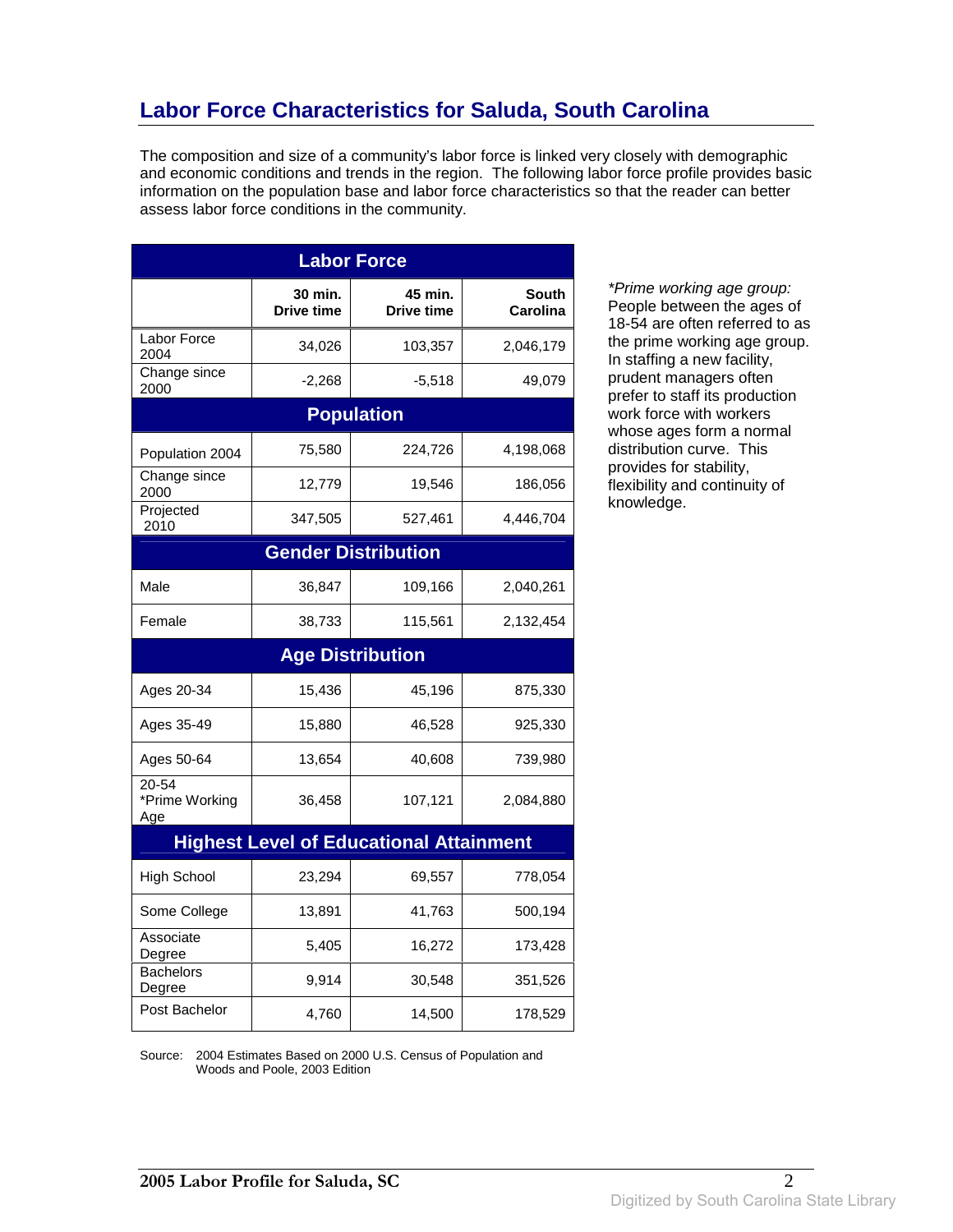# **Employment Characteristics for Saluda, South Carolina**

| <b>Total Employment</b>                                                     |        |        |           |
|-----------------------------------------------------------------------------|--------|--------|-----------|
| 30 min.<br>South<br>45 min.<br>Drive time<br>Carolina<br>Drive time<br>Year |        |        |           |
| 2004                                                                        | 31.490 | 96,155 | 1,906,571 |

Total Employment data include all full and part-time wage and salaried workers in the area. These people may or may not reside in the area.

| <b>Monthly Employment by Sector</b><br><b>In Saluda County</b>                                           |            |            |                   |  |
|----------------------------------------------------------------------------------------------------------|------------|------------|-------------------|--|
| Sector                                                                                                   | 30 min.    | 45 min.    |                   |  |
|                                                                                                          | Drive time | Drive time | South Carolina    |  |
| Agriculture, Forestry, Fishing and Hunting                                                               | 451<br>227 | 722<br>293 | 12,379            |  |
| <b>Mining</b><br><b>Utilities</b>                                                                        | 272        | 504        | 1,603             |  |
| <b>Construction</b>                                                                                      | 7,413      | 11,567     | 11,891<br>111,730 |  |
| <b>Manufacturing</b>                                                                                     | 36,643     | 49,152     | 275,573           |  |
| Wood product manufacturing                                                                               | 593        | 1,046      | 8,371             |  |
| Nonmetallic mineral product manufacturing                                                                | 1,533      | 1,735      | 9,155             |  |
| Primary metal manufacturing                                                                              | 415        | 425        | 6,317             |  |
| Fabricated metal product manufacturing                                                                   | 2,823      | 4,061      | 27,357            |  |
| Machinery manufacturing                                                                                  | 2,502      | 3,110      | 21,278            |  |
| Computer and electronic product<br>manufacturing                                                         | 269        | 537        | 7,666             |  |
| Electrical equipment and appliance mfg.                                                                  | 1,530      | 1,536      | 10,748            |  |
| Transportation equipment manufacturing                                                                   | 7,921      | 8,176      | 30,932            |  |
| Furniture and related product manufacturing                                                              | 160        | 210        | 4,225             |  |
| Miscellaneous manufacturing                                                                              | 1,039      | 1,540      | 7,846             |  |
| Food manufacturing                                                                                       | 1,113      | 1,710      | 17,832            |  |
| Beverage and tobacco product<br>manufacturing                                                            |            |            | 1,445             |  |
| Textile mills                                                                                            | 4,937      | 5,659      | 40,207            |  |
| Textile product mills                                                                                    | 958        | 975        | 9,724             |  |
| Apparel manufacturing                                                                                    | 100        | 160        | 5,321             |  |
| Paper manufacturing                                                                                      | 1,445      | 1,559      | 14,710            |  |
| Printing and related support activities                                                                  | 1,086      | 1,259      | 7,327             |  |
| Petroleum and coal products manufacturing                                                                |            |            | 288               |  |
| Chemical manufacturing                                                                                   | 2,112      | 2,836      | 21,659            |  |
| Plastics and rubber products manufacturing                                                               | 3,065      | 3,315      | 23,054            |  |
| <b>Wholesale Trade</b>                                                                                   | 6,702      | 8,664      | 62,523            |  |
| <b>Retail Trade</b>                                                                                      | 16,168     | 23,496     | 224,031           |  |
| <b>Transportation and Warehousing</b>                                                                    | 3,563      | 5,077      | 46,941            |  |
| <b>Education and Health Services</b>                                                                     | 25,121     | 36,415     | 156,232           |  |
| <b>Leisure and Hospitality</b>                                                                           | 12,420     | 17,689     | 192,748           |  |
| <b>Professional and Business Services</b><br>co: 2003 Covered Wages, SC Employment Securities Commission | 12,308     | 18,119     | 186,481           |  |

Source: 2003 Covered Wages, SC Employment Securities Commission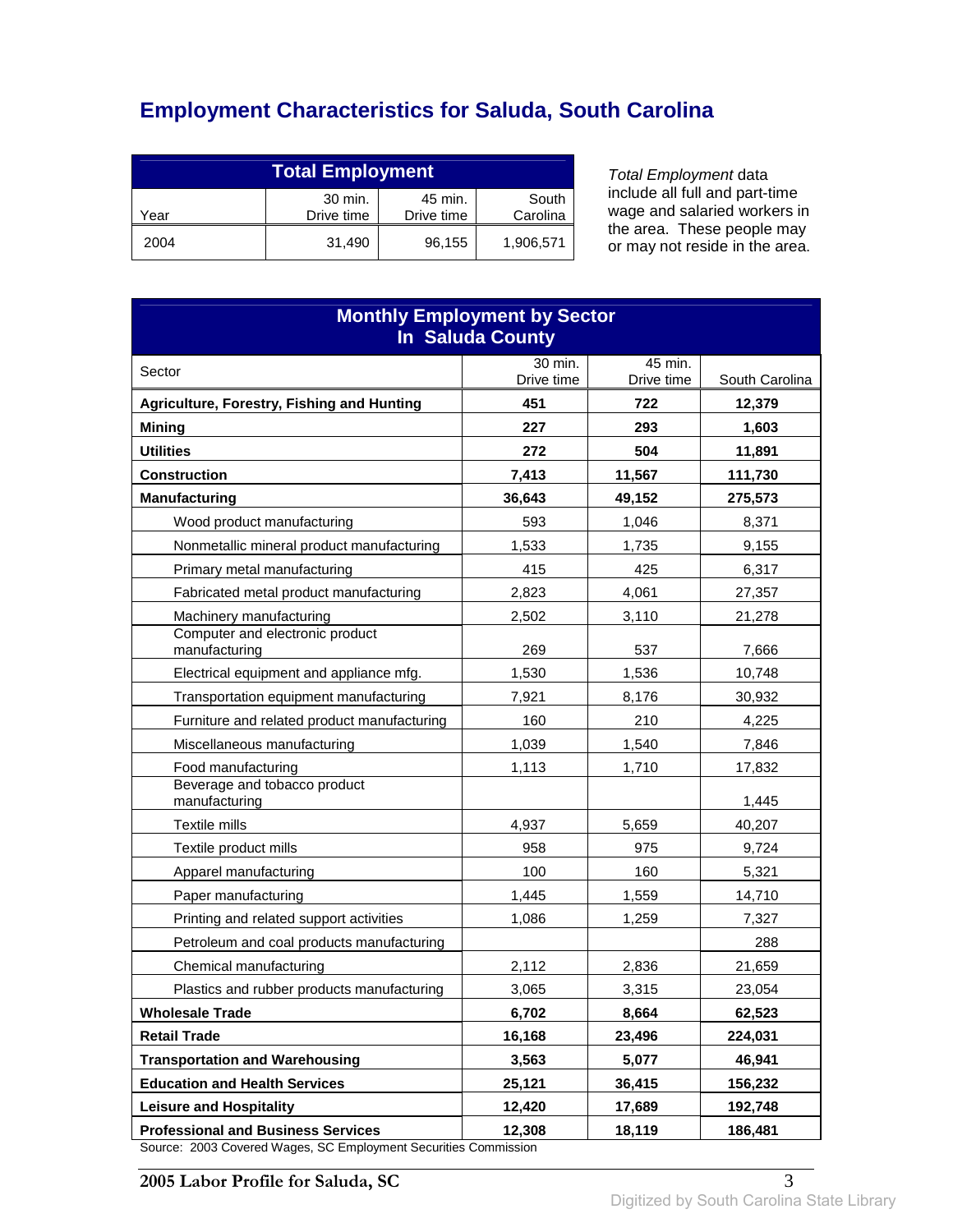| <b>Largest Industries by Total Employment</b><br>In Saluda County, SC |                         |                                |            |           |
|-----------------------------------------------------------------------|-------------------------|--------------------------------|------------|-----------|
| Company Name                                                          | Citv                    | <b>Primary Product/Service</b> | Employment | Date Est. |
| Amick Farms Inc                                                       | Batesburg-<br>Leesville | Processed poultry              | 1250       | 1948      |
| Gentry's Poultry Co                                                   | Ward                    | <b>Processed poultry</b>       | 180        | 1955      |
| Carolina By Products                                                  | Ward                    | Animal feed                    | 100        | 1995      |
| Quality Stitching                                                     | Saluda                  | Athletic apparel               | 90         | 1993      |
| International Paper                                                   | <b>Johnston</b>         | Finished SYP dimension boards  | 66         | 1985      |

### **Employer-Employee Relationship**

Employer-employee relations in South Carolina are very stable and the state consistently ranks as one of the least unionized in the nation. In 2004, only 4.5 percent of the state's workers were members of a labor union. Additionally, the state has consistently had one of the lowest work stoppage rates in the United States. On average, less than .01 percent of working time was lost due to strikes in manufacturing and non-manufacturing industries combined.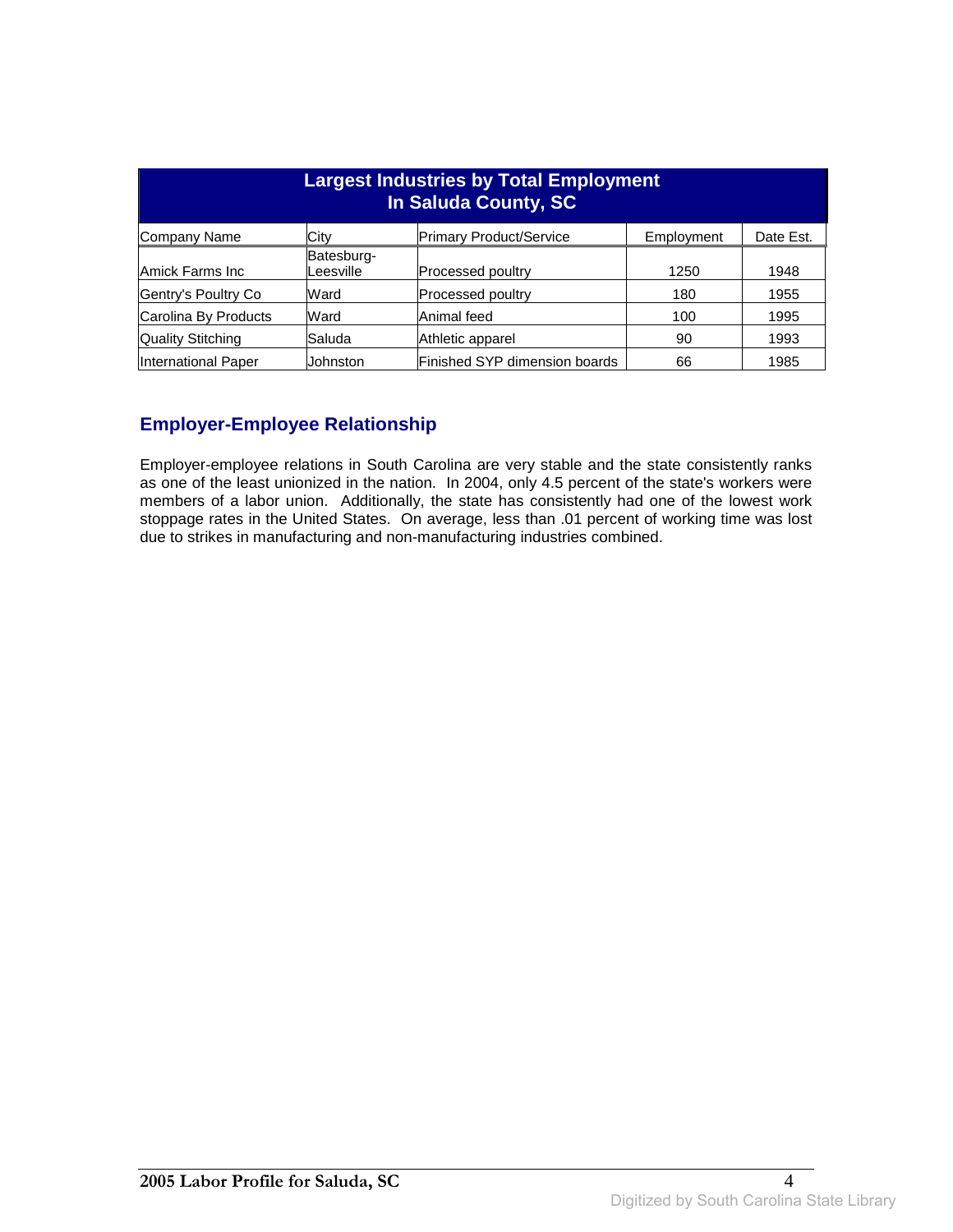#### **Labor Force Participation & Unemployment**

| <b>Labor Force Participation &amp; Unemployment</b> |                       |                       |                |  |
|-----------------------------------------------------|-----------------------|-----------------------|----------------|--|
| Year                                                | 30 min.<br>Drive time | 45 min.<br>Drive time | South Carolina |  |
| Labor Force<br>(2004)                               | 34.026                | 103,357               | 2,046,179      |  |
| Labor Force<br>Change from 2000                     | $-2,268$              | $-5,518$              | 49,079         |  |
| Labor Force<br><b>Participation Rate</b>            | 45%                   | 46%                   | 49%            |  |
| Unemploy-<br>ment (2004)                            | 2,536                 | 7,202                 | 139.607        |  |
| Unemployment<br>Rate                                | 7.5%                  | 6.6%                  | 6.8%           |  |

The labor force participation rate is the percentage which results from dividing the labor force count by the total population.

Unemployment reflects the total number of persons who do not have a job and are actively seeking employment.

#### **Other Potential Sources of Labor Supply**

| <b>Total Jobs Lost</b><br><b>Due to Mass Closings and Layoffs</b><br><b>Past Two Years</b> |                       |                       |                |
|--------------------------------------------------------------------------------------------|-----------------------|-----------------------|----------------|
| Sector                                                                                     | 30 min.<br>Drive time | 45 min.<br>Drive time | South Carolina |
| Total                                                                                      | 3,211                 | 4,240                 | 22,196         |
| Manufacturing                                                                              | 2,798                 | 3,686                 | 19,196         |
| <b>Distribution</b>                                                                        | 384                   | 476                   | 1,213          |
| Service                                                                                    | 28                    | 78                    | 1,745          |
| Other                                                                                      |                       |                       | 42             |

Recent closings and layoffs are a rich source of skilled and experienced labor for companies seeking to locate or expand in a given area. Industries in which layoffs and closings occur can provide some indication of the skills and knowledge-base of many unemployed and underemployed workers in a region.

| <b>Commuters to Other Areas</b>                                  |        |        |        |
|------------------------------------------------------------------|--------|--------|--------|
| 30 min.<br>45 min.<br>South Carolina<br>Drive time<br>Drive time |        |        |        |
| Commuters to<br>other areas                                      | 13,618 | 37,594 | 31,833 |

Source: 2000 U.S. Census of Population

 Workers commuting to places outside their resident are a significant source of experienced labor for new and expanding industries. These workers may be willing to consider an opportunity for employment nearer their place of residence.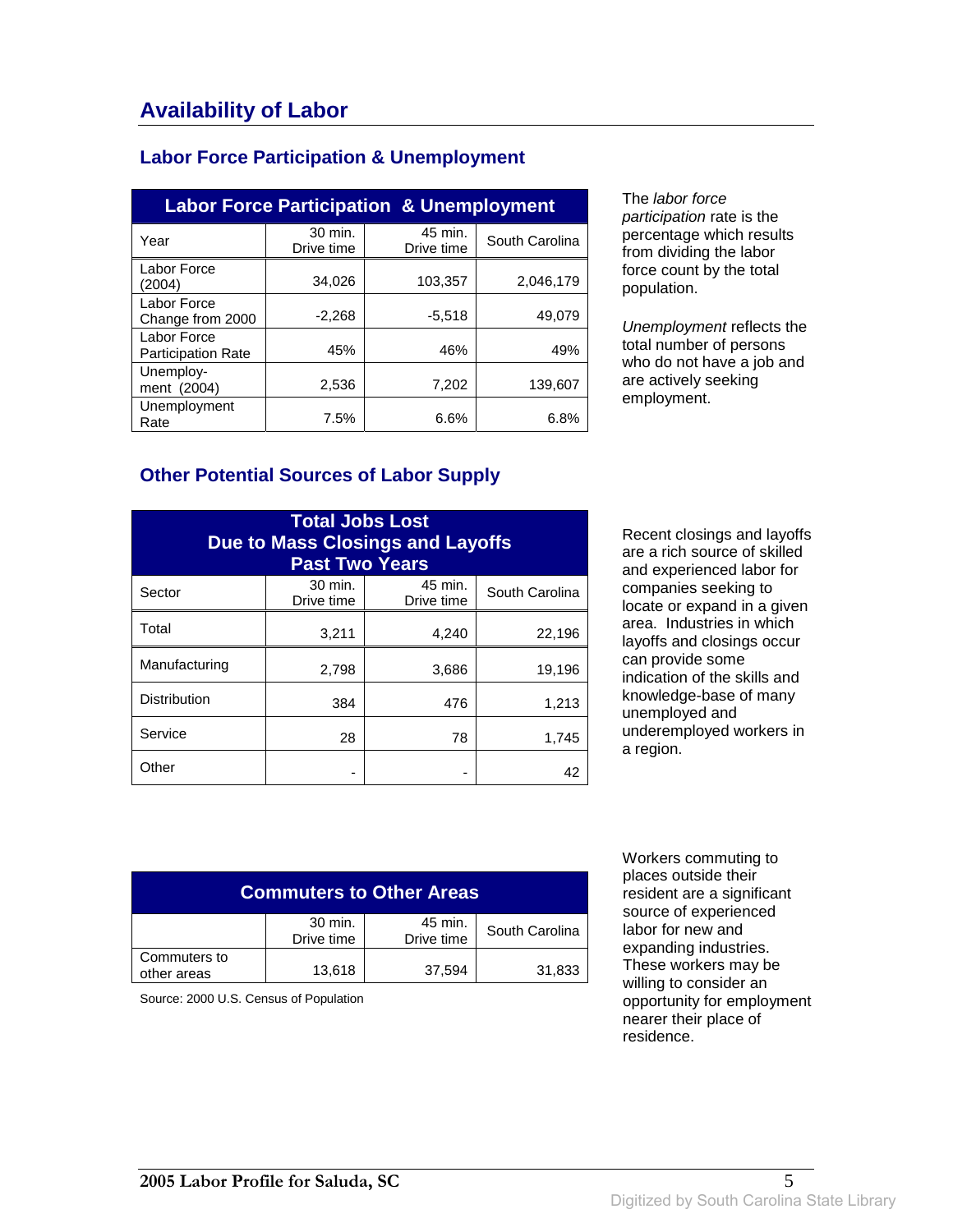### **Recent Graduates of South Carolina's Colleges and Universities**

| <b>Certificates/Degrees Conferred</b><br><b>From Technical Colleges</b><br>in Select Degrees Within 45 Minute Drive Time of Saluda County, SC |                                                        |  |  |
|-----------------------------------------------------------------------------------------------------------------------------------------------|--------------------------------------------------------|--|--|
| Degree Area                                                                                                                                   | Two Year Certificates/Degrees Conferred<br>2002 - 2004 |  |  |
| Computer and Information Sciences (Total)                                                                                                     | 152                                                    |  |  |
| Data Processing Technology                                                                                                                    | 142                                                    |  |  |
| Engineering Technologies (Total)                                                                                                              | 142                                                    |  |  |
| Electrical , Electronic & Communications                                                                                                      | 19                                                     |  |  |
| Mechanical Engineering/Tech                                                                                                                   | 2                                                      |  |  |
| Mechanic & Repair Technologies (Total)                                                                                                        | 231                                                    |  |  |
| Industrial Electronics                                                                                                                        | 62                                                     |  |  |
| <b>HVAC</b>                                                                                                                                   | 85                                                     |  |  |
| Precision Production (Total)                                                                                                                  | 282                                                    |  |  |
| Machine Tool Technology/Machinist                                                                                                             | 86                                                     |  |  |

| <b>Graduation From South Carolina's</b><br><b>Four Year Colleges and Universities</b><br><b>In Select Degrees</b> |                  |                               |  |
|-------------------------------------------------------------------------------------------------------------------|------------------|-------------------------------|--|
|                                                                                                                   |                  | Degrees Conferred (2002-2004) |  |
|                                                                                                                   | <b>Bachelors</b> | Post- Grad                    |  |
| Computer and Information<br>Science (Total)                                                                       | 910              | 108                           |  |
| <b>Computer Engineering</b>                                                                                       | 150              | 149                           |  |
| <b>Computer Programming</b>                                                                                       | 12               | 5                             |  |
| Engineering & Related<br>Technologies (Total)                                                                     | 1,316            | 786                           |  |
| <b>Chemical Engineering</b>                                                                                       | 136              | 38                            |  |
| <b>Electrical Engineering</b>                                                                                     | 257              | 150                           |  |
| Industrial Engineering                                                                                            | 78               | 44                            |  |
| <b>Mechanical Engineering</b>                                                                                     | 268              | 95                            |  |
| Business Admin &<br>Management                                                                                    | 4,754            | 1,018                         |  |
| International Business/Trade                                                                                      | 178              | 276                           |  |

Source: South Carolina Commission on Higher Education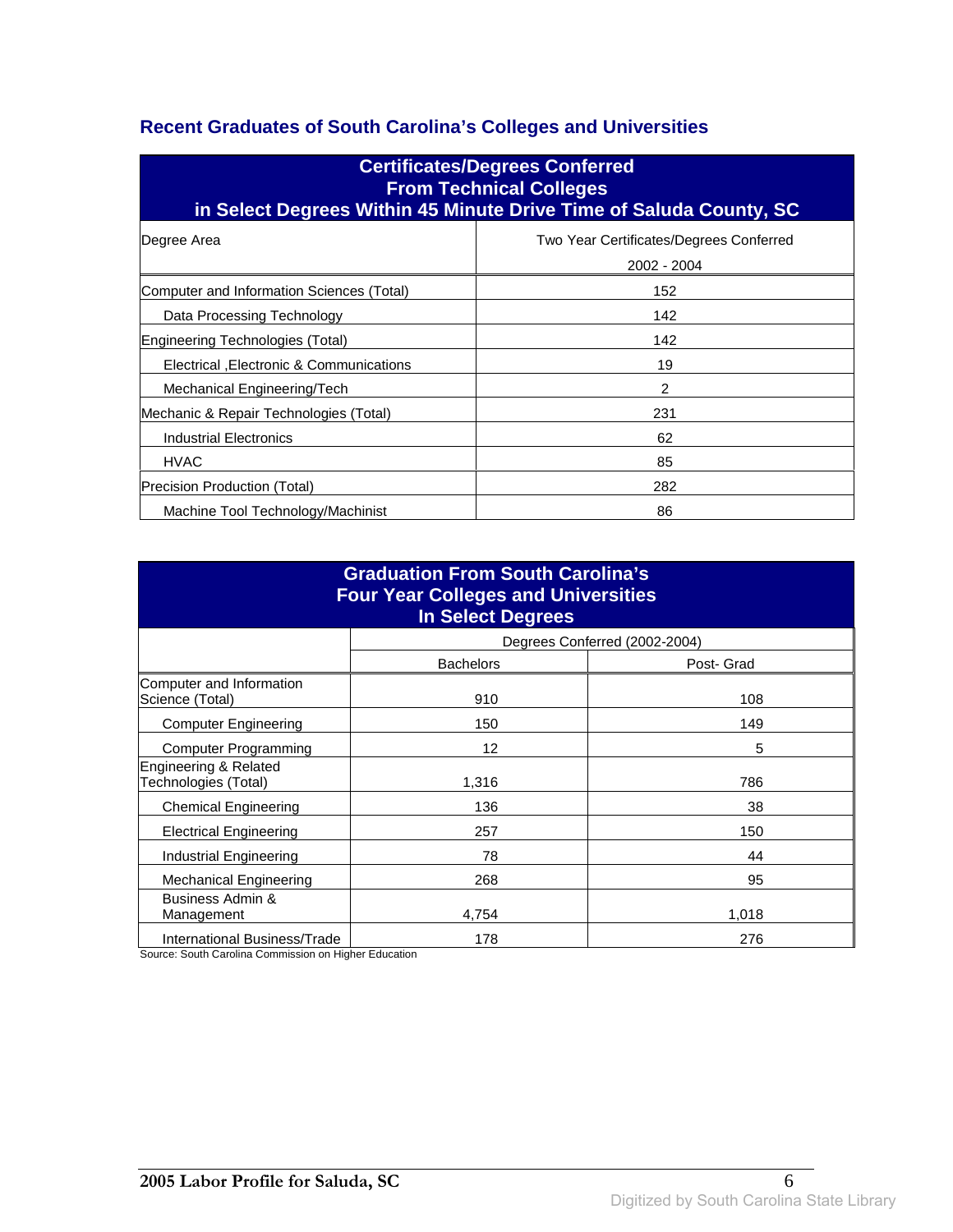## **Wages and Salaries**

| <b>Average Wage and Salary</b><br><b>Comparison</b> |                  |                |                      |
|-----------------------------------------------------|------------------|----------------|----------------------|
| Sector                                              | Saluda<br>County | South Carolina | <b>United States</b> |
| Avg. Weekly<br>Wages*                               | \$582            | \$581          | \$658                |
| Avg. Annual<br>Salary*                              | \$30240          | \$30,240       | \$37,508             |
| Avg. Hourly Prod.<br>Wages**                        | N/A              | \$14.73        | \$16.14              |

\*Covered Wages and Employment, 2003, SC Employment Securities Commission

\*\* Employment & Earnings, 2004, U.S. Department of Labor

| <b>Average Annual Salary</b><br><b>Manufacturing Sectors, 2004</b> |               |                |  |
|--------------------------------------------------------------------|---------------|----------------|--|
| Sector                                                             | Saluda County | South Carolina |  |
| <b>Manufacturing Total</b>                                         | \$44,329      | \$39,027       |  |
| Wood product                                                       | \$27,340      | \$30,808       |  |
| Nonmetallic mineral product                                        | \$36,866      | \$39,031       |  |
| Primary metal                                                      | \$37,245      | \$49,695       |  |
| <b>Fabricated metal product</b>                                    | \$39,364      | \$37,533       |  |
| Machinery                                                          | \$40,266      | \$39,952       |  |
| Computer and electronic product                                    | \$42,473      | \$40,186       |  |
| Electrical equipment and appliance                                 | \$43,121      | \$40,178       |  |
| Transportation equipment                                           | \$54,270      | \$44,099       |  |
| Furniture and related product                                      | \$26,882      | \$27,907       |  |
| Miscellaneous                                                      | \$39,731      | \$34,350       |  |
| Food                                                               | \$31,557      | \$26,620       |  |
| Beverage and tobacco product                                       | ***           | \$35,765       |  |
| Textile mills                                                      | \$39,400      | \$31,898       |  |
| Textile product mills                                              | \$33,065      | \$25,618       |  |
| Apparel                                                            | \$32,778      | \$23,705       |  |
| Paper                                                              | \$41,772      | \$55,139       |  |
| Printing and related support<br>activities                         | \$39,369      | \$36,634       |  |
| Petroleum and coal products                                        | ***           | \$49,113       |  |
| Chemical                                                           | \$51,361      | \$50,870       |  |
| Plastics and rubber products                                       | \$49,466      | \$46,620       |  |

\*\*\*Indicates data suppressed

Source: Covered Wages and Employment, SC Employment Securities Commission